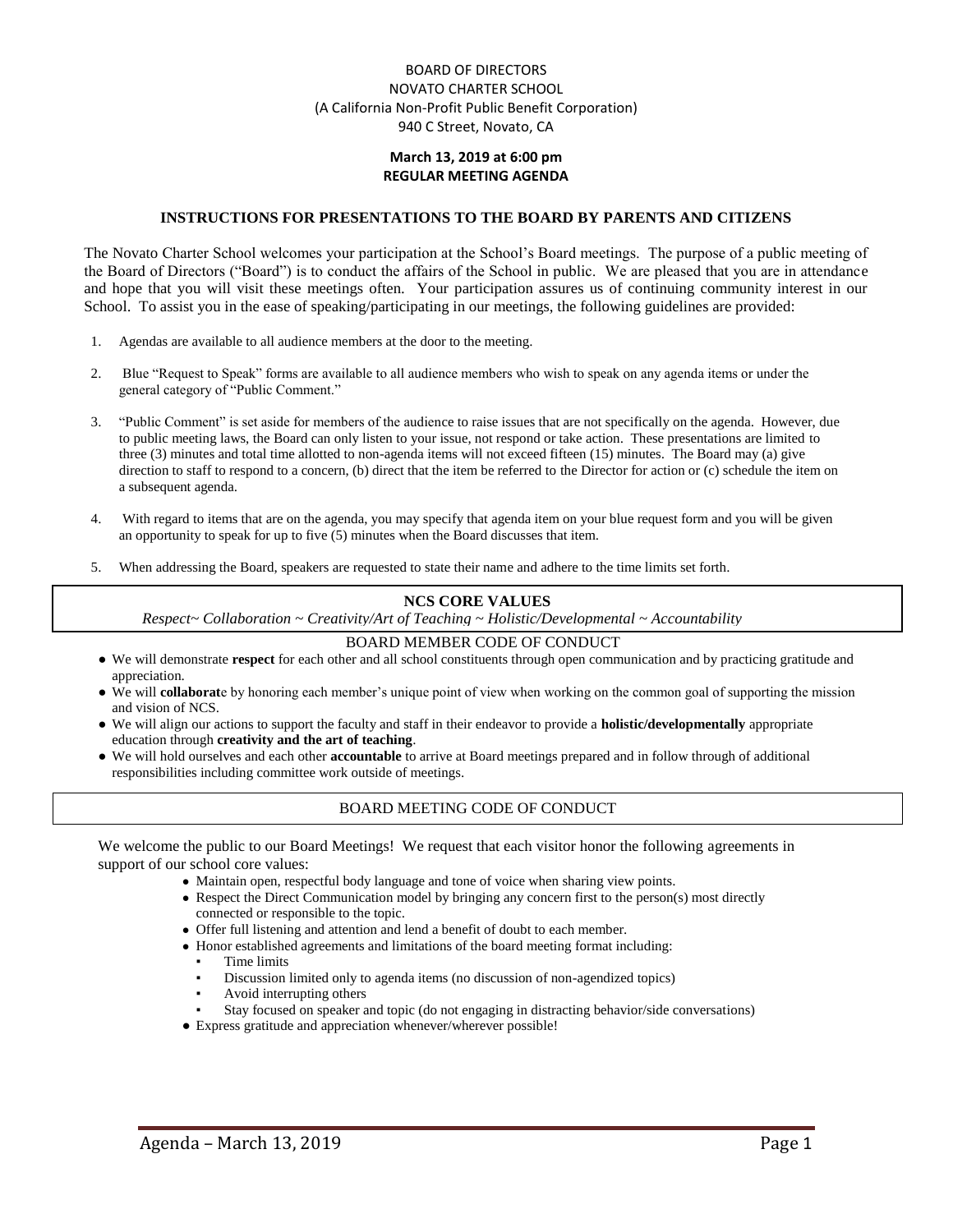# NOVATO CHARTER SCHOOL REGULAR MEETING OF THE BOARD OF DIRECTORS (A California Non-Profit Public Benefit Corporation) 940 C Street, Novato, CA **Wednesday, March 13, 2019, at 6:00 pm**

| <b>AGENDA ITEM</b> |                                                                                                                                                                                                                                                                                                                                                                                                                                                                   |         |        | <b>SPONSOR</b> |               | Approx. Time |
|--------------------|-------------------------------------------------------------------------------------------------------------------------------------------------------------------------------------------------------------------------------------------------------------------------------------------------------------------------------------------------------------------------------------------------------------------------------------------------------------------|---------|--------|----------------|---------------|--------------|
| $\mathbf{1}$       | <b>Call Meeting to Order, Roll Call</b>                                                                                                                                                                                                                                                                                                                                                                                                                           |         |        |                | Nicol Brescia | 5 Min.       |
|                    | <b>Board Member</b>                                                                                                                                                                                                                                                                                                                                                                                                                                               | Present | Absent | Late           | Arrival time  |              |
|                    | Craig Allender (CA)                                                                                                                                                                                                                                                                                                                                                                                                                                               |         |        |                |               |              |
|                    | Erik Berkowitz (EB)                                                                                                                                                                                                                                                                                                                                                                                                                                               |         |        |                |               |              |
|                    | Nicol Brescia (NB)                                                                                                                                                                                                                                                                                                                                                                                                                                                |         |        |                |               |              |
|                    | Lia Heath (LH)                                                                                                                                                                                                                                                                                                                                                                                                                                                    |         |        |                |               |              |
|                    | Alexandria Quam (AQ)                                                                                                                                                                                                                                                                                                                                                                                                                                              |         |        |                |               |              |
| 2                  | <b>Agenda Modification</b>                                                                                                                                                                                                                                                                                                                                                                                                                                        |         |        |                | Nicol Brescia | 5 Min.       |
| 3                  | <b>Public Comment</b><br>This is the opportunity for members of the community to speak on topics that are not<br>agendized on tonight's board meeting. Because these are not agendized items the board<br>and staff may not dialog back and forth with you. If you have a specific question that<br>staff may be able to answer, staff may contact you. Should a board member chose to<br>have this placed on a future meeting they may contact staff to do that. |         |        |                | Nicol Brescia | 5 Min.       |
| $\overline{4}$     | <b>Consent Agenda Items</b><br>A. Minutes from the $2/13/19$ meeting                                                                                                                                                                                                                                                                                                                                                                                              |         |        |                | Nicol Brescia | 5 Min.       |
| 5                  | <b>Board Discussion/Action Items</b><br>A. Approve Second Interim Financial Report / Budget Revise<br>B. Approve IRS Form 990 And FTB Form 199<br>C. Review message to the community<br>D. Approve 2019/2020 School Calendar<br>E. 2nd Reading NCS Student Discipline Policy<br>F. Board University Book Chapter 13                                                                                                                                               |         |        |                | Nicol Brescia | 60 Min.      |
| 6                  | Information Items: Administrative Reports Nikki Lloyd/April Jackson<br>A. Updates on Special Ed/SELPA<br>B. LCAP Review / Annual Parent Survey<br>C. Board Election Timeline Review<br>D. Legal updates including Free and Reduced Meal Program &<br>AED Requirement for interscholastic athletic programs<br>E. Facilities Update<br>F. Alliance Path to Membership-Site visit and preliminary action plan<br>G. Emergency Preparedness<br>H. Lottery Update     |         |        |                |               | 30 Min.      |